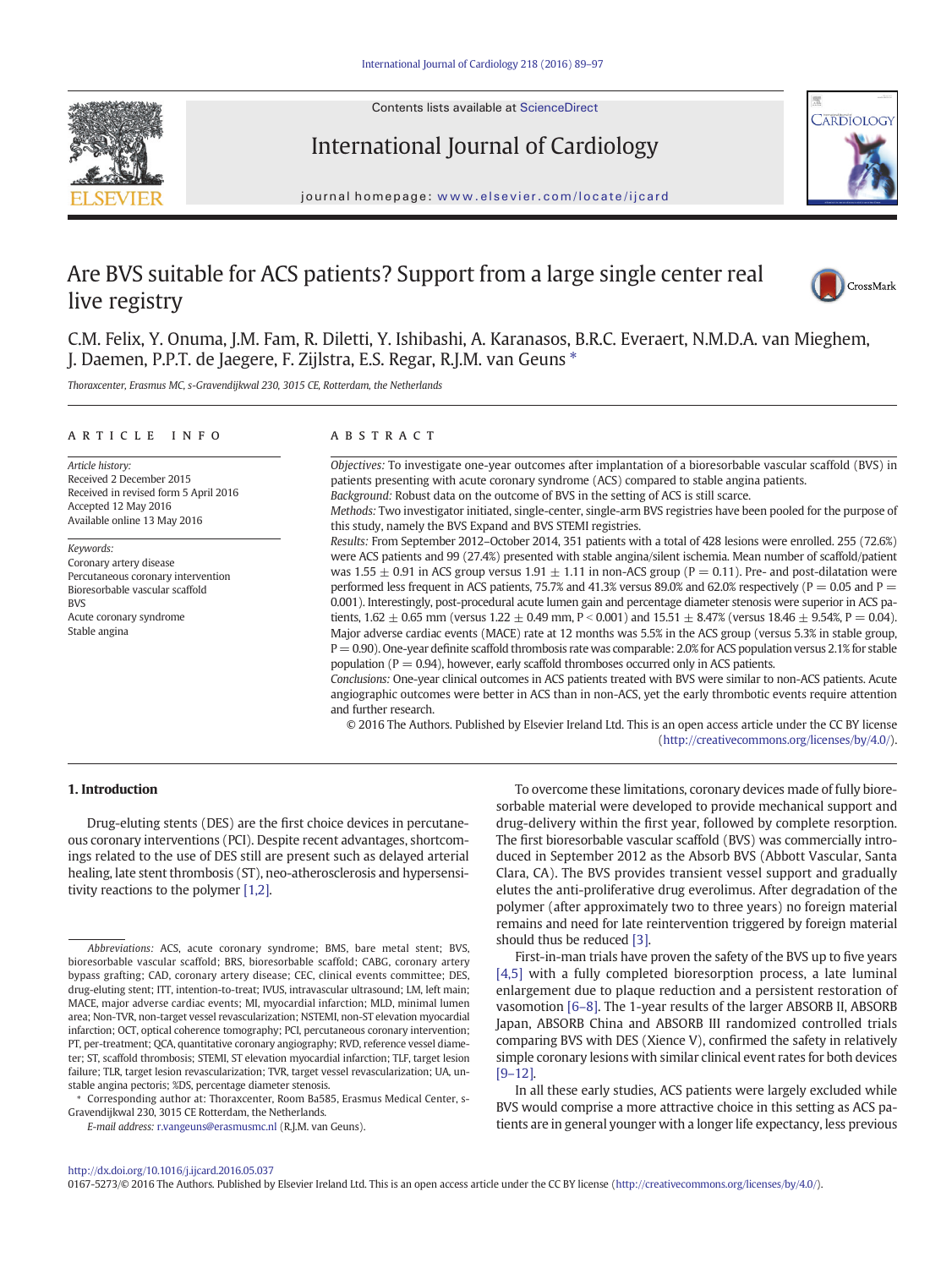<span id="page-1-0"></span>MI and revascularizations with implantation of metallic stents, that would conflict with a therapy aiming at maximal recovery and restoration of normal anatomy of both the coronary artery and myocardium. Furthermore, lesions primarily consisting of soft plaque would be conceptually easy to expand thus facilitating BVS implantation in ACS population. On the other hand, ACS patients are in a much higher prothrombotic state which might accelerate thrombus formation on the larger struts of the BVS impacting much more on shear stress compared to the thinner struts of current metallic DES.

Few registries focused on the performance of the BVS in patients presenting with ACS, mainly ST-elevation myocardial infarction (STEMI). BVS STEMI First examined the procedural and short-term clinical outcomes of 49 STEMI patients, revealing excellent results: procedural success was 97.9% and only 1 patient suffered an event (non-target vessel MI) [\[13\]](#page-7-0). Kočka et al. reported similar results in the Prague-19 study [\[14\]](#page-7-0). Extending the initial Prague-19 study, the BVS Examination is currently the largest registry on BVS in STEMI with encouraging MACE rates (Device oriented clinical endpoint: 4.1% at one year for both the BVS and the DES), although with a not negligible definite/probable scaffold thrombosis rate (2.4% at one year for the BVS) [\[15\].](#page-7-0)

The recently published TROFI II randomized trial investigated arterial healing in 90 STEMI patients treated with a BVS compared to those treated with an everolimus-eluting stent (EES). Based on OCT, arterial healing at 6 months after BVS implantation was non-inferior to that after EES implantation [\[16\]](#page-7-0).

In general, the previous studies on BVS in ACS are limited in size and procedural details and there is a need for more data on the efficacy of BVS in the setting of PCI for ACS. The aim of this study was to compare the angiographic and clinical outcomes of BVS in ACS patients with stable patients.

# 2. Material and methods

#### 2.1. Population

Two investigator-initiated, prospective, single-center, single-arm studies performed in an experienced, tertiary PCI center have been pooled for the purpose of this investigation. Patients presenting with NSTEMI, stable or unstable angina (UA), or silent ischemia caused by a de novo stenotic lesion in a native previously untreated coronary artery with intention to treat with a BVS were included in BVS Expand registry. Angiographic inclusion criteria were lesions with a Dmax (proximal and distal maximal lumen diameter) within the upper limit of 3.8 mm and the lower limit of 2.0 mm by online quantitative coronary angiography (QCA). Complex lesions such as bifurcation, calcified (as assessed by angiography), long and thrombotic lesions were not excluded. Exclusion criteria were patients with a history of coronary bypass grafting (CABG), presentation with cardiogenic shock, bifurcation lesions requiring kissing balloon post-dilatation, ST-elevation myocardial infarction (STEMI) patients, allergy or contra-indications to antiplatelet therapy, fertile female patients not taking adequate contraceptives or currently breastfeeding and patients with expected survival of less than one year. As per hospital policy patients with a previously implanted metal DES in the intended target vessel were also excluded. Also, although old age was not an exclusion criterion, BVS were in general reserved for younger patients, and left to operator's interpretation of biological age.

Patients presenting with STEMI, were approached to participate in the BVS STEMI Registry, which started two months after the BVS Expand registry. The study design has been described elsewhere [\[13\]](#page-7-0). The most important inclusion criteria were presentation with STEMI and complaints  $<$  12 h. The remaining inclusion criteria were similar to the BVS-EXPAND registry.

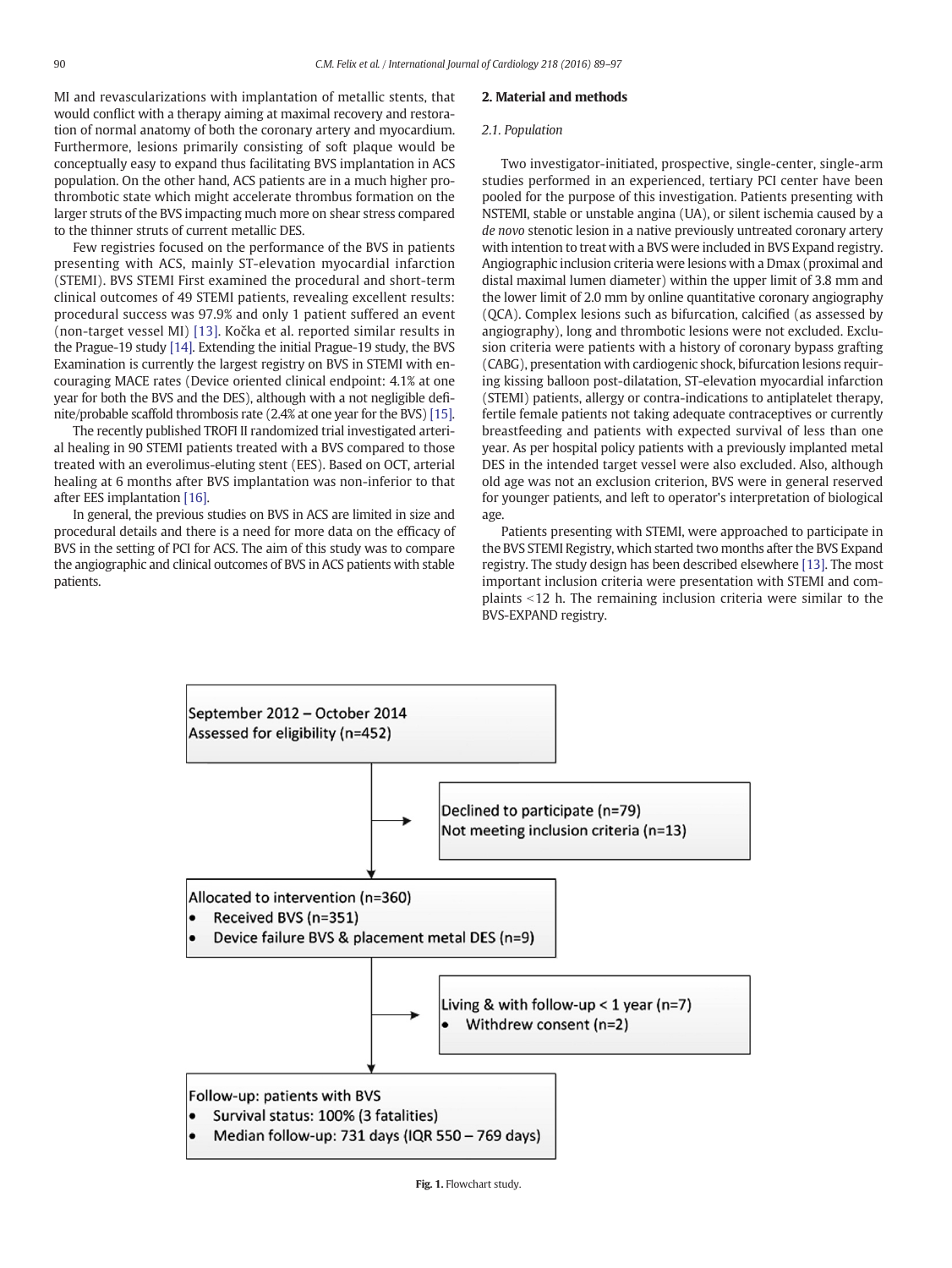# <span id="page-2-0"></span>2.2. Ethics

This is an observational study, performed based on international regulations, including the declaration of Helsinki. Approval of the ethical board of the Erasmus MC was obtained. All patients undergoing clinical follow-up provided written informed consent to be contacted regularly during the follow-up period of the study.

# 2.3. Procedure

PCI was performed according to current clinical practice standards. The radial or femoral approach using 6 or 7 French catheters were the principal route of vascular access. Pre-dilatation was recommended with a balloon shorter than the planned study device length. Advanced lesion preparation was left to the operator's discretion. Post-dilatation was recommended with a non-compliant balloon without overexpanding the scaffold beyond its limits of expansion (by  $>$  0.5 mm larger than nominal diameter). Intravascular imaging with the use of Intravascular Ultrasound (IVUS) or Optical Coherence Tomography (OCT) was used for pre-procedural sizing and optimization of scaffold deployment on the discretion of the operator. All patients were treated with unfractionated heparin (at a dose of 70–100 UI/kg). Patients with stable angina were preloaded with 300 mg of aspirin and 600 mg of clopidogrel. Patients presenting with ACS were preloaded with 300 mg of aspirin and 60 mg of prasugrel or 180 mg of ticagrelor.

### 2.4. Angiographic analysis

The angiographic analysis was performed by three independent investigators (YI, JF and YO). Coronary angiograms were analyzed with the CAAS 5.10 QCA software (Pie Medical BV, Maastricht, the Netherlands). The QCA measurements provided reference vessel diameter (RVD), percentage diameter stenosis (%DS), minimal lumen diameter (MLD), and maximal lumen diameter (Dmax). Acute gain was defined as post-procedural MLD minus pre-procedural MLD (in an occluded vessel MLD value was zero by default).

# 2.5. Follow-up

Survival status of all patients was obtained from municipal civil registries. Follow-up information specific for hospitalization and cardiovascular events was obtained through questionnaires. If needed, medical records or discharge letters from other hospitals were collected. Events were adjudicated by an independent clinical events committee (CEC).

# 2.6. Definitions

The primary endpoint was MACE, defined as the composite endpoint of cardiac death, myocardial infarction (MI) and target lesion revascularization (TLR). Deaths were considered cardiac unless a non-cardiac cause was definitely identified. TLR was described as any repeated revascularization of the target lesion. Target vessel revascularization (TVR) was defined as any repeat percutaneous intervention or surgical bypass of any segment of the target vessel. Non-target vessel revascularization was described as any revascularization in a vessel other than the vessel(s) of the target lesion(s). Target lesion failure (TLF) was defined as a composite endpoint of cardiac death, target vessel MI and TLR. Scaffold thrombosis (ST) and MI were classified according to the Academic Research Consortium (ARC) [\[17\]](#page-7-0). Clinical device success was defined as successful delivery and deployment of the first study scaffold/stent at the intended target lesion and successful withdrawal of the delivery system with attainment of final in-scaffold/stent residual stenosis of  $\le$ 30% as evaluated by QCA. Clinical procedure success was described as device success without major peri-procedural complications or inhospital MACE (maximum of 7 days).

| <b>Table 1</b>          |
|-------------------------|
| Patient characteristics |

|                              | ACS patients   | Non-ACS patients | P value |
|------------------------------|----------------|------------------|---------|
| Number of patients (%)       | 255(72.6)      | 96 (27.4)        |         |
| Mean age in years $(\pm SD)$ | $57.9 + 10.7$  | $63.4 + 8.9$     | < 0.001 |
| Gender (%)                   |                |                  |         |
| Male                         | 191/255 (74.9) | 73/96 (76.0)     | 0.84    |
| Female                       | 64/255(25.1)   | 23/96 (24.0)     | 0.84    |
| Smoking (%)                  | 149/255 (58.4) | 44/96 (45.8)     | 0.03    |
| Hypertension (%)             | 130/253 (51.0) | 55/95 (57.3)     | 0.29    |
| Dyslipidemia (%)             | 92/251 (36.1)  | 49/95 (51.0)     | 0.01    |
| All diabetes mellitus (%)    | 33/255 (12.9)  | 18/98 (18.8)     | 0.16    |
| Insulin dependent            | 7/255(2.7)     | 3/96(3.1)        | 1.00    |
| Family history of CAD (%)    | 104/252 (40.8) | 39/94 (41.5)     | 0.94    |
| History of MI (%)            | 25/255(9.8)    | 21/96(21.9)      | 0.003   |
| History of PCI (%)           | 12/255(4.7)    | 12/96(12.5)      | 0.01    |
| Cardiogenic shock (%)        | 5/255(2.0)     | 0/96(0.0)        | 0.33    |
| Renal insufficiency (%)      | 8/255(3.1)     | 8/88(8.3)        | 0.046   |
| Presentation (%)             |                |                  | < 0.001 |
| Stable angina                | 0/255(0.0)     | 95/96 (99.0)     |         |
| Unstable angina              | 40/255(15.6)   | 0/96(0.0)        |         |
| <b>STEMI</b>                 | 120/255 (46.9) | 0/96(0.0)        |         |
| <b>NSTEMI</b>                | 95/255 (37.3)  | 0/96(0.0)        |         |
| Silent ischemia              | 0/255(0.0)     | 1/96(1.0)        |         |
| Single vessel disease (%)    | 183/255 (71.5) | 52/96 (54.2)     | 0.02    |
| P2Y12 inhibition use         |                |                  | < 0.001 |
| Clopidogrel                  | 60/255(23.5)   | 86/96 (89.6)     |         |
| Prasugrel                    | 164/255 (64.3) | 9/96(9.4)        |         |
| Ticagrelor                   | 30/255(11.8)   | 1/96(1.0)        |         |

Values are expressed as percentages or mean  $\pm$  standard deviation when appropriate. P values are based on Chi square test or Fishers' exact test for categorical variables and Student's t test for continuous variables. ACS: acute coronary syndrome, CAD: coronary artery disease, MI: myocardial infarction, NSTEMI: non-ST elevation myocardial infarction, PCI: percutaneous coronary intervention, STEMI: ST elevation myocardial infarction.

The intention-to-treat (ITT) group includes all the patients regardless of whether or not the scaffold was successfully implanted. The per-treatment (PT) group consists of all patients in whom the

#### Table 2 Lesion characteristics.

|                                        | <b>ACS patients</b><br>$N = 255$ ,<br>$L = 300$ | <b>Non-ACS</b><br>patients<br>$N = 96, L = 128$ | P value |
|----------------------------------------|-------------------------------------------------|-------------------------------------------------|---------|
| Number of lesions per patient          | $1.18 + 0.49$                                   | $1.33 + 0.56$                                   |         |
| Left anterior descending artery (%)    | 48.0                                            | 54.4                                            | 0.23    |
| Left circumflex artery $(\%)$          | 24.3                                            | 20.0                                            | 0.38    |
| Right coronary artery (%)              | 27.7                                            | 25.6                                            | 0.61    |
| Bifurcation (%)                        | 20.3                                            | 30.7                                            | 0.009   |
| Calcification (moderate or severe) (%) | 31.8                                            | 50.4                                            | < 0.001 |
| (Chronic) total occlusion(%)           | 26.2                                            | 8.7                                             | < 0.001 |
| CTO(%)                                 | 1.7                                             | 7.0                                             | 0.007   |
| ACC/AHA lesion classification (%)      |                                                 |                                                 |         |
| A                                      | 14.1                                            | 15.0                                            | 0.75    |
| B1                                     | 53.4                                            | 41.7                                            | 0.02    |
| B2                                     | 24.2                                            | 22.0                                            | 0.66    |
| C                                      | 7.2                                             | 19.7                                            | < 0.001 |
| TIMI $(%)$                             |                                                 |                                                 |         |
| Pre-procedure                          |                                                 |                                                 | < 0.001 |
| TIMI <sub>0</sub>                      | 25.2                                            | 9.4                                             |         |
| <b>TIMI I</b>                          | 4.6                                             | 0.8                                             |         |
| <b>TIMI II</b>                         | 16.1                                            | 6.3                                             |         |
| <b>TIMI III</b>                        | 52.1                                            | 81.9                                            |         |
| Post-procedure                         |                                                 |                                                 | 0.61    |
| TIMI <sub>0</sub>                      | $0.0^{\circ}$                                   | 0.0                                             |         |
| <b>TIMI I</b>                          | 0.3                                             | 0.0                                             |         |
| <b>TIMI II</b>                         | 4.6                                             | 3.1                                             |         |
| <b>TIMI III</b>                        | 93.4                                            | 95.3                                            |         |

Values are expressed as percentages or mean  $\pm$  standard deviation when appropriate. P values are based on Chi square test or Fishers' exact test for categorical variables and Student's t test for continuous variables. ACS: acute coronary syndrome (ST-elevation myocardial infarction, non-ST myocardial infarction and unstable angina), non-ACS: non acute coronary syndrome (stable angina and silent ischemia).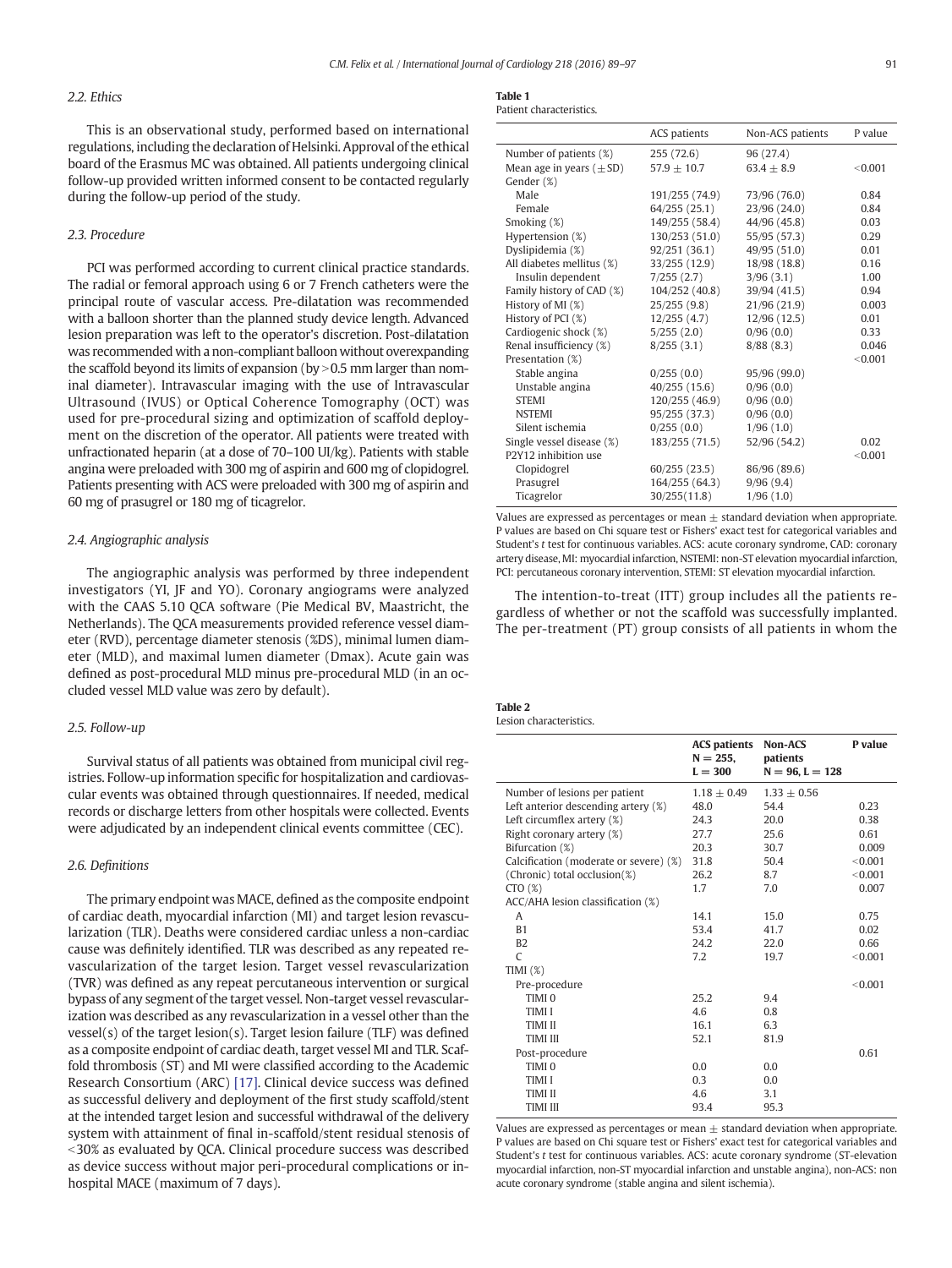<span id="page-3-0"></span>BVS was successfully implanted. All analyses were performed in the PT group.

As a measure of scaffold expansion, the expansion index was calculated as post-procedural MLD divided by nominal device diameter. A cut-off value of  $<$  0.70 below was used to define underexpansion.

### 2.7. Statistical analysis

Categorical variables are reported as counts and percentages, continuous variables as mean  $\pm$  standard deviation. The Student's t test and the chi square test (or Fishers' exact test) were used for comparison of means and percentages. The cumulative incidence of adverse events was estimated according to the Kaplan–Meier method. Patients lost to follow-up were considered at risk until the date of last contact, at which point they were censored. Kaplan–Meier estimates were compared by means of the log-rank test. For the endpoint MACE, a landmark survival analysis was performed with the landmark time point of 30 days. All statistical tests were two-sided and the P value of  $< 0.05$ was considered statistically significant. Statistical analyses were performed using SPSS, version 21 (IL, US).

A univariate logistic regression analysis was performed to look for predictors of TLF and probable/definite ST.

#### Table 3

Procedural and angiographical characteristics.

# 3. Results

From September 2012 up to October 2014, 452 patients were intended to be treated with one or more BVS. Thirteen patients were excluded based on protocol related exclusion criteria of the BVS Expand registry and the BVS STEMI registry and 79 patients declined to participate in one of the two follow-up registries. Thus 360 patients (intention-to-treat group) remained for the purpose of this study. There were 9 cases of device failure in which a metallic stent was implanted and the per-treatment group consisted of 351 patients. A flowchart of the study is given in [Fig. 1](#page-1-0).

# 3.1. Baseline characteristics

Baseline characteristics are presented in [Table 1](#page-2-0). Presentation with ACS was present in 72.6% of the patients and 27.4% were stable patients. Mean age was significantly different between the two groups: 57.9  $\pm$ 10.7 years for ACS patients and  $63.4 + 8.9$  years for non-ACS patients  $(P < 0.001)$ . Dyslipidemia, history of MI, history of PCI and renal insufficiency were factors that occurred significantly more frequent in stable patients. ACS patients had more single vessel disease (71.5% versus  $54.2\%$ ,  $P = 0.02$ ).

|                                                     | $ACS N = 255, L = 300$ | Non-ACS $N = 96$ , $L = 128$ | P value |
|-----------------------------------------------------|------------------------|------------------------------|---------|
| <b>Procedural characteristics</b>                   |                        |                              |         |
| Aspiration (%)                                      | 34.4                   | 0.0                          | < 0.001 |
| Rotablation (%)                                     | 1.0                    | 5.6                          | 0.02    |
| Scoring balloon (%)                                 | 1.3                    | 3.9                          | 0.14    |
| Invasive imaging at baseline (%)                    |                        |                              |         |
| <b>OCT</b>                                          | 25.2                   | 36.2                         | 0.10    |
| <b>IVUS</b>                                         | 9.9                    | 24.8                         | < 0.001 |
| Pre-dilatation (%)                                  | 75.7                   | 89.0                         | 0.05    |
| Pre-dilatation balloon: artery ratio                | $1.01 \pm 0.21$        | $1.05 \pm 0.25$              | 0.11    |
| Maximum pre-dilatation balloon diameter (mm)        | $2.57 \pm 0.42$        | $2.60 \pm 0.34$              | 0.49    |
| Maximum pre-dilatation inflation pressure (atm)     | $13.96 \pm 3.02$       | $14.01 \pm 3.41$             | 0.91    |
| Buddy wire (%)                                      | 9.8                    | 10.2                         | 0.74    |
| Daughter catheter (%)                               | 3.6                    | 4.0                          | 0.80    |
| Total number of scaffolds implanted                 | 394                    | 183                          |         |
| Mean number of scaffolds/patient                    | $1.55 \pm 0.91$        | $1.91 \pm 1.11$              | 0.11    |
| Mean number of lesions/patient                      | $1.18 \pm 0.49$        | $1.33 \pm 0.56$              | 0.015   |
| Mean scaffold diameter (mm)                         | $3.14 \pm 0.37$        | $3.02 \pm 0.38$              | 0.003   |
| Mean scaffold length (mm)                           | $20.35 \pm 5.67$       | $20.75 \pm 5.99$             |         |
| Overlap $(\%)$                                      | 20.7                   | 31.5                         | 0.04    |
| Post-dilatation (%)                                 | 41.3                   | 62.2                         | 0.001   |
| Post-dilation balloon: mean scaffold diameter ratio | $1.23 \pm 0.21$        | $1.31 \pm 0.23$              | 0.11    |
| Maximum post-dilatation balloon diameter (mm)       | $3.38 \pm 0.42$        | $3.19 \pm 0.42$              | 0.003   |
| Maximum post-dilatation inflation pressure (atm)    | $15.40 \pm 3.00$       | $16.10 \pm 3.31$             | 0.17    |
| Clinical device success (%)                         | 98.0                   | 97.7                         | 0.82    |
| Clinical procedural success (%)                     | 95.4                   | 96.9                         | 0.49    |
| Angiographical characteristics                      |                        |                              |         |
| Mean lesion length (mm)                             | $22.41 \pm 12.24$      | 24.58 $\pm$ 14.58            | 0.35    |
| Pre-procedure, overall                              |                        |                              |         |
| $RVD$ (mm $\pm$ SD)                                 | $2.65 \pm 0.54$        | $2.57 \pm 0.45$              | 0.22    |
| $MLD$ (mm $\pm$ SD)                                 | $0.69 \pm 0.51$        | $1.04 \pm 0.40$              | < 0.001 |
| DS(%)                                               | $64.82 \pm 42.0$       | $47.94 \pm 43.48$            | < 0.001 |
| Pre-procedure, non-total occlusion                  |                        |                              |         |
| $RVD$ (mm $\pm$ SD)                                 | $2.60 \pm 0.48$        | $2.58 \pm 0.44$              | 0.72    |
| $MLD$ (mm $\pm$ SD)                                 | $0.89 \pm 0.39$        | $1.06 \pm 0.37$              | 0.002   |
| In-scaffold DS $(\%)$                               | $65.45 \pm 20.91$      | $58.62 \pm 13.84$            | 0.002   |
| Pre-procedure, total occlusion                      |                        |                              |         |
| $(L = 80$ for ACS and $L = 11$ for non-ACS)         |                        |                              |         |
| $RVD$ (mm $\pm$ SD)                                 | $2.81 \pm 0.69$        | $1.78 \pm 1.34$              | < 0.001 |
| Post-procedure, overall                             |                        |                              |         |
| $RVD$ (mm $\pm$ SD)                                 | $2.79 \pm 0.48$        | $2.77 \pm 0.43$              | 0.66    |
| $MLD$ (mm $\pm$ SD)                                 | $2.35 \pm 0.42$        | $2.26 \pm 0.38$              | 0.05    |
| In-scaffold DS $(\%)$                               | $15.57 \pm 8.47$       | $18.46 \pm 9.54$             | 0.04    |
| Acute gain (mm $\pm$ SD)                            | $1.62 \pm 0.65$        | $1.22 \pm 0.49$              | < 0.001 |

Values are expressed as percentages or mean ± standard deviation when appropriate. P values are based on Chi square test or Fishers' exact test for categorical variables and Student's t test for continuous variables. ACS: acute coronary syndrome (ST-elevation myocardial infarction, non-ST myocardial infarction and unstable angina), non-ACS: non acute coronary syndrome (stable angina and silent ischemia), %DS: percentage diameter stenosis, IVUS: intravascular imaging, OCT: optical coherence tomography, MLD: minimal lumen diameter, RVD: reference vessel diameter.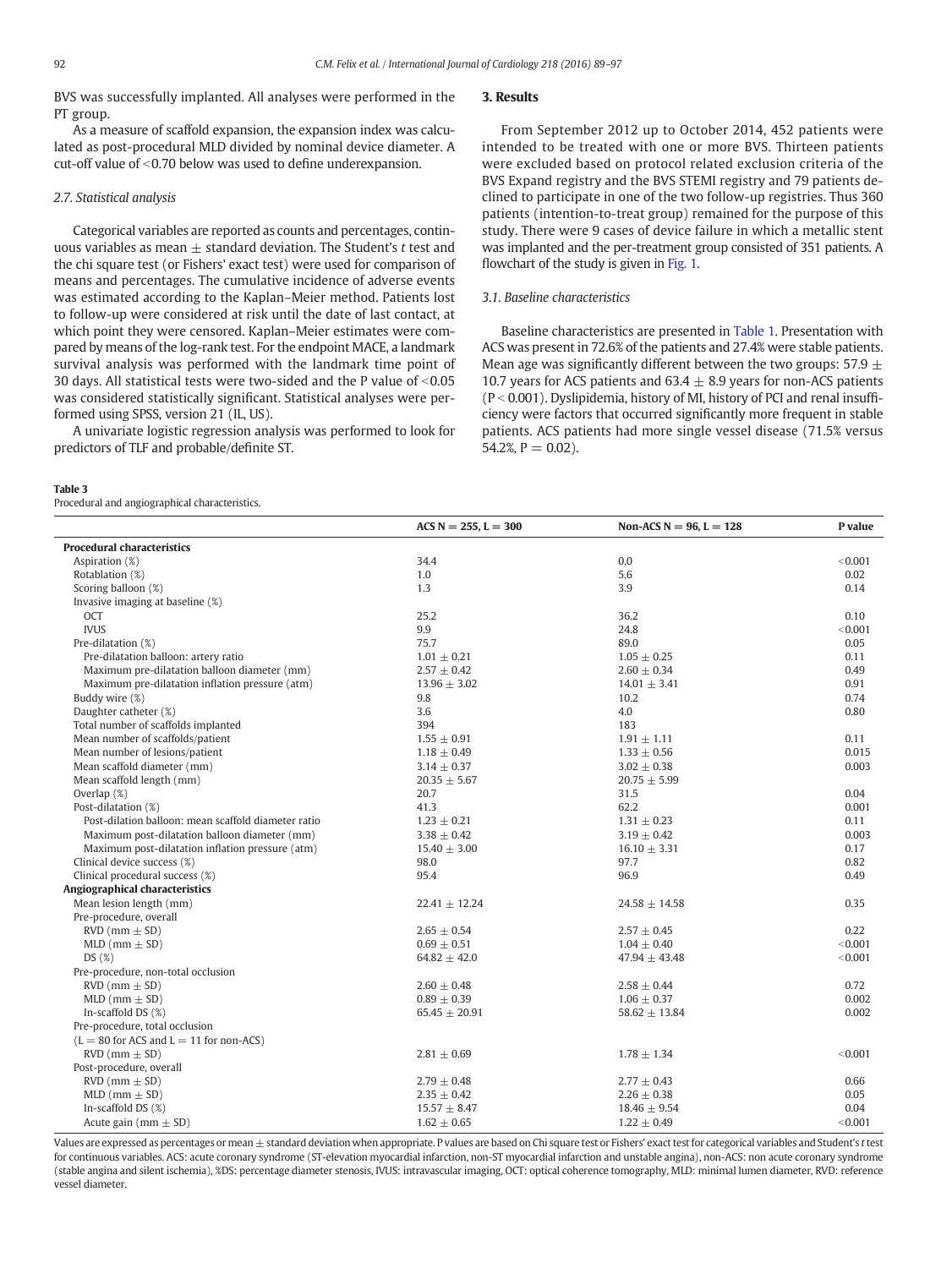#### Table 4

Clinical outcomes at one year.

|                                                 | <b>ACS</b><br>$(N = 255)$ | <b>Non-ACS</b><br>$(N = 96)$ | P value |
|-------------------------------------------------|---------------------------|------------------------------|---------|
| All-cause death (%)                             | 0.0(0)                    | 3.2(3)                       | 0.05    |
| Cardiac                                         | 0.0(0)                    | 3.2(3)                       | 0.05    |
| Non-Cardiac                                     | 0.0(0)                    | 0.0(3)                       |         |
| MACE (%)                                        | 5.5(14)                   | 5.3(5)                       | 0.90    |
| Myocardial infarction (%)                       | 5.1(13)                   | 2.1(2)                       | 0.22    |
| Target lesion revascularization (%)             | 3.1(8)                    | 3.2(3)                       | 0.99    |
| Target vessel revascularization (%)             | 3.5(9)                    | 3.2(3)                       | 0.86    |
| Non-target vessel revascularization (%)         | 3.2(8)                    | 5.5(5)                       | 0.35    |
| Overall scaffold thrombosis <sup>a</sup> $(\%)$ | 2.4(6)                    | 4.2(4)                       | 0.37    |
| Definite scaffold thrombosis (%)                | 2.0(5)                    | 2.1(2)                       | 0.94    |
| Acute                                           | 1.2(3)                    | 0.0(0)                       | 0.29    |
| Subacute                                        | 0.4(1)                    | 0.0(0)                       | 0.54    |
| Late                                            | 0.4(1)                    | 2.1(2)                       | 0.12    |
| Definite/probable scaffold thrombosis (%)       | 2.4(6)                    | 2.1(2)                       | 0.88    |
| Acute                                           | 1.2(3)                    | 0.0(0)                       | 0.29    |
| Subacute                                        | 0.4(1)                    | 0.0(0)                       | 0.54    |
| Late                                            | 0.8(2)                    | 2.1(2)                       | 0.30    |

Event rates are summarized as %. P values are based on log rank test for comparing Kaplan Meier. MACE: major adverse cardiac events (composite endpoint consisting of cardiac death, myocardial infarction and target lesion revascularization).

<sup>a</sup> Includes definite, probable and possible ST.

Lesion characteristics are presented in [Table 2.](#page-2-0) In both groups, the left anterior descending coronary artery (LAD) was most commonly treated (48.0% in ACS group and 54.4% in non-ACS group,  $P = 0.23$ ). Lesions in stable patients were more complex, with a higher percentage of AHA/ACC type B2/C lesions. Pre-procedural TIMI flow was significantly different ( $P < 0.001$ ). The mean lesion length was comparable in both groups (24.58  $\pm$  14.58 mm for non-ACS versus 22.41  $\pm$  12.24 mm for ACS,  $P = 0.35$ ) ([Table 3](#page-3-0)). Pre-procedural QCA analysis revealed significant differences between the groups in MLD:  $0.69 \pm 0.51$  mm for ACS patients versus  $1.04 \pm 0.40$  in stable patients (P < 0.001). After excluding the thrombotic total occlusions, this statistical difference remained  $(0.89 \pm 0.39$  mm for ACS versus 1.06  $\pm$  0.37 mm for non-ACS, P = 0.002). Pre-procedural %DS was  $65.45 \pm 20.91$ % in the ACS group versus 58.62  $\pm$  13.84% in non-ACS group (P < 0.001). Post-procedural QCA measurements revealed a superior acute performance in the ACS population: remaining %DS was significant lower (15.57  $\pm$  8.47% versus  $18.46 \pm 9.54$ %, P = 0.04). Final MLD was larger (2.35  $\pm$  0.42 mm versus  $2.26 \pm 0.38$  mm, P = 0.05) and also acute lumen gain was higher  $(1.62 \pm 0.65 \text{ mm}$  versus  $1.22 \pm 0.49 \text{ mm}$ , P < 0.001).

#### 3.2. Procedural details

Procedural and angiographic details are summarized in [Table 3.](#page-3-0) In ACS patients, pre-dilatation was performed in 75.7% of the lesions, compared to 89.0% in stable patients ( $P = 0.05$ ). Pre-dilatation balloon



Fig. 2. Kaplan–Meier curve for MACE.

to artery ratio was comparable (1.01  $\pm$  0.21 versus 1.05  $\pm$  0.25, P = 0.11). Post-dilatation was significantly less frequently performed in the ACS group (41.3% versus 62.2%,  $P = 0.001$ ). Advanced lesion preparation was less often performed in ACS patients than in stable patients (rotational atherectomy: 1.0% versus 5.6%,  $P = 0.02$ ; scoring balloon 1.3% versus 3.9%,  $P = 0.14$ ). A total of 582 BVS were implanted: 399 in the ACS group (with a mean of  $1.55 \pm 0.91$  scaffolds per patient) and 183 in stable patients (with a mean of 1.91  $\pm$  1.11 per patient in stable patients).

In the ACS population 6 cases of device failure occurred, all due to delivery failure. Main causes of these delivery failures were calcification and angulation (see [Table 6](#page-6-0) for details). Eight in-hospital MACE were reported. Whereas in the stable population 3 device failures (placement metal DES due to dissection after BVS implantation and delivery failures due to severe calcification and tortuosity) and no in-hospital MACE were documented in stable patients. Clinical device and procedural success were 98.0% and 95.4% for the ACS population and 97.7 and 96.9% respectively for stable patients.

#### 3.3. Clinical outcomes

Data on survival status was available in 100% with a median followup period of 731 days (interquartile range [IQR]: 550–769 days). A total of 340 (96.9%) patients had a follow-up duration of at least 365 ( $\pm$ 2) days.

Cumulative clinical events rates are summarized in Table 4. Clinical outcomes appeared to be comparable with no significant difference between patients presenting with ACS as compared to stable patients. Rate of death was 0.0% in the ACS group versus 3.1% in the non-ACS group  $(P = 0.06)$ . Three patients died within the first year. One patient, with extensive cardiovascular disease died at day 166, 4 days after he went through a definite ST and MI, most probably due to a brief interruption of his antithrombotic medication during an elective surgery. The second patient died a few days after his prostate was surgically removed. In this case, dual antiplatelet inhibition therapy (DAPT) was also shortly interrupted causing a MI (probable ST). The last patient died of a sudden cardiac death 66 days after baseline PCI (possible ST).

MACE rate in the ACS population was comparable to the non-ACS population (5.5% versus 5.3%,  $P = 0.90$ , Fig. 2). MACE was mainly driven by MI and TLR. TLR rate was comparable in both groups. Rate of TVR was in 3.2% in ACS patients versus 3.5% in stable patients ( $P = 0.86$ ). Non-TVR rate was 3.2% and 5.5% in respectively ACS and non-ACS patients  $(P = 0.350)$ . Rate of definite ST was similar in both groups: 2.0% in the ACS group versus 2.1% in stable patients ( $P = 0.94$ ). Of note, early ST only occurred in the ACS group, late thrombosis was more prevalent in stable patients (Table 4 and [Fig. 3](#page-5-0)B).

A landmark survival analysis of MACE, definite/probable ST, MI and TLR indicated a trend for higher event rates of the ACS population in the short-term (<30 days). Conversely, mid-term event rates were higher in stable patients, although log rank test failed to prove significance [\(Fig. 3A](#page-5-0)–D).

In an univariate analysis of TLF the following characteristics tended to be related by at least a twofold increase in odds ratio (OR): renal insufficiency, bifurcation, male gender and age above 65 years ([Table 5](#page-5-0)). The use of intravascular imaging at baseline might be protective for TLF (OR 0.49,  $P = 0.22$ ).

#### 4. Discussion

The present study reports on the comparative procedural and the one-year clinical outcomes of ACS patients versus non-ACS patients treated with an Absorb bioresorbable scaffold. The main findings of this study are summarized as follows: 1) angiographic outcomes were better in ACS patients despite the fact that less aggressive lesion preparation and less frequent post-dilatation were performed; 2) overall oneyear ST rate in ACS patients was similar to the non-ACS patients.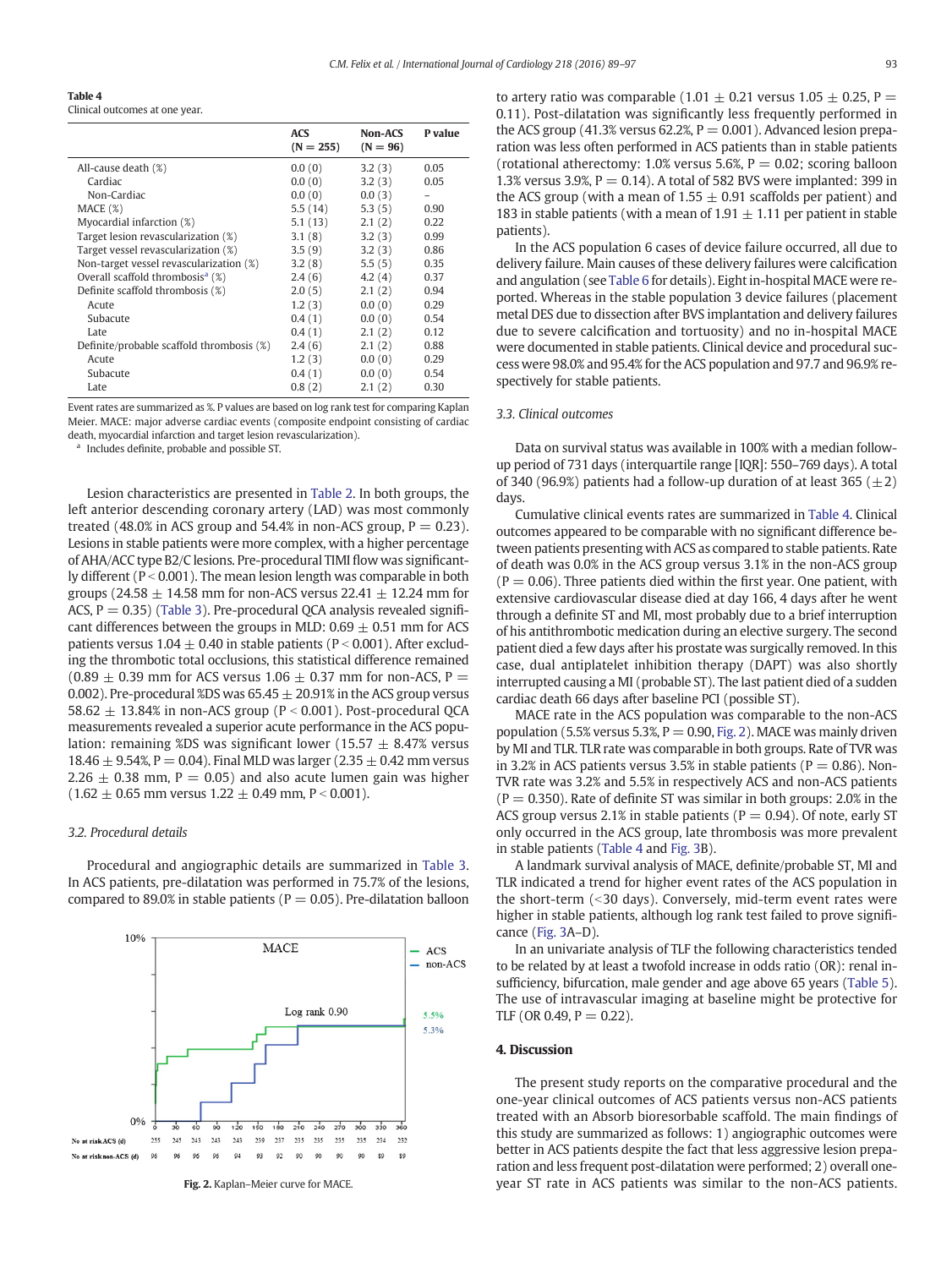<span id="page-5-0"></span>

Fig. 3. A–D Landmark survival analysis for MACE, probable/definite ST, MI and TLR.

Interestingly, early definite ST occurred only in the ACS population while late ST seemed more frequent in stable patients; 3) despite the higher rate of early complications in the ACS group, landmark analyses after one month demonstrated that event rates were lower in this group than the stable patient group; and 4) clinical outcomes at one year were comparable among ACS and stable patients.

Differences between ACS patients and stable patients exist at multiple levels. On a patient level, patients presenting with ACS often are younger and thus have a longer life expectancy. Cardiovascular disease in this group is less extensive when compared to stable patients. Additionally, a different plaque composition is present, featured by a lipid-rich necrotic core with a thin fibrous cap. All these factors make ACS patients very attractive for bioresorbable technologies where full expansion is important and acute recoil a concern. Moreover, in ACS patients DAPT pretreatment is usually short (especially in STEMI patients) and frequently not yet resulting in active platelet function inhibition, while the thrombus burden is greater with high platelet activation and a systemic inflammatory response. These factors might amplify the risk of acute thromboses and cause a higher risk of MACE. For these reasons studies like ours are important to investigate the

#### Table 5

Univariate analysis of TLF.

|                                   | <b>Odds ratio ACS vs. non ACS</b><br>(95% confidence interval) | P value |
|-----------------------------------|----------------------------------------------------------------|---------|
| Renal insufficiency               | $3.28(0.68 - 15.83)$                                           | 0.14    |
| Bifurcation                       | $2.68(0.98 - 7.36)$                                            | 0.06    |
| Male gender                       | $2.38(0.53 - 10.69)$                                           | 0.26    |
| Age above 65 years                | $2.10(0.77 - 5.75)$                                            | 0.15    |
| History of MI                     | $1.57(0.43 - 5.73)$                                            | 0.50    |
| Small vessel $(2.5 \text{ mm})$   | $1.54(0.56 - 4.20)$                                            | 0.40    |
| Post-procedural TIMI 0/1          | $1.45(0.53 - 3.99)$                                            | 0.47    |
| Underexpansion                    | $1.30(0.46 - 3.66)$                                            | 0.62    |
| Calcification                     | $1.26(0.46-3.46)$                                              | 0.66    |
| Long lesion $(>32$ mm)            | $1.20(0.33 - 4.36)$                                            | 0.78    |
| Smoking                           | $1.07(0.74 - 1.54)$                                            | 0.72    |
| Diabetes mellitus                 | $0.83(0.18 - 3.78)$                                            | 0.81    |
| Presentation with ACS             | $0.82(0.28 - 2.43)$                                            | 0.72    |
| Intravascular imaging at baseline | $0.49(0.15 - 1.54)$                                            | 0.22    |

ACS: acute coronary syndrome, MI: myocardial infarction, TLF: target lesion failure (cardiac death, target vessel MI, ischemia driven TLR).

suitability of BVS in ACS patients. To the best of our knowledge, no data is available comparing the performance of BVS in ACS with stable patients compared to stable patients.

The BVS Expand registry and the BVS STEMI registry are two singlecenter, single-arm registries describing procedural clinical outcomes of patients treated with BVS. At variance of previous studies investigating the Absorb bioresorbable scaffold, all events were adjudicated by an independent clinical event committee (CEC). Also, all angiograms were analyzed using QCA. Lastly, combining the results of the two registries, both handling less restrictive inclusion criteria, we were able to create a study population reflecting a real-world population with a considerable amount of ACS patients.

The superior acute angiographic outcome in ACS patients compared to stable patients is an important observation. In previous studies it was demonstrated that the acute performance of the Absorb scaffold is somewhat inferior to metallic stents for stable angina patients. For example, in-device acute lumen gain in the ABSORB II trial was  $1.15 \pm 0.38$  mm in BVS group versus  $1.46 \pm 0.38$  mm in the EES group ( $P < 0.001$ ). In the ABSORB III trial reported lumen gain was 1.45  $\pm$  0.45 mm versus 1.59  $\pm$  0.44 mm (P < 0.001). Finally, in the ABSORB Japan and ABSORB China trials acute lumen gain numbers were as follows:  $1.46 \pm 0.40$  mm versus  $1.65 \pm 0.40$  mm (P < 0.0001) and 1.51  $\pm$  0.03 versus 1.59  $\pm$  0.03 (P = 0.04) respectively. Remarkably, in STEMI patients no difference in acute gain was observed between BVS and DES (2.16  $\pm$  0.52 mm versus 2.21  $\pm$  0.56 mm, P = 0.57). This finding also suggests that the somewhat inferior angiographic results only imply for stable angina patients while the current semicompliant balloon and wide strut BVS design are sufficient for the general softer plaque composition of ACS patients. In the current study, post-dilatation was significantly less frequently performed in ACS patients, however angiographic outcomes were better. Post-procedural MLD, RVD, %DS and in-scaffold acute lumen gain were all superior compared to post-procedural QCA measurements in stable patients. These promising angiographic results in ACS patients support the use BVS in this setting as they are predictive for clinical events.

Overall, one-year ST rate in ACS patients was similar to the non-ACS patients. The observed rate of early ST in the ACS population might raise some concerns. Previous studies have stated that presentation with ACS is an independent risk factor for the development of (metal) stent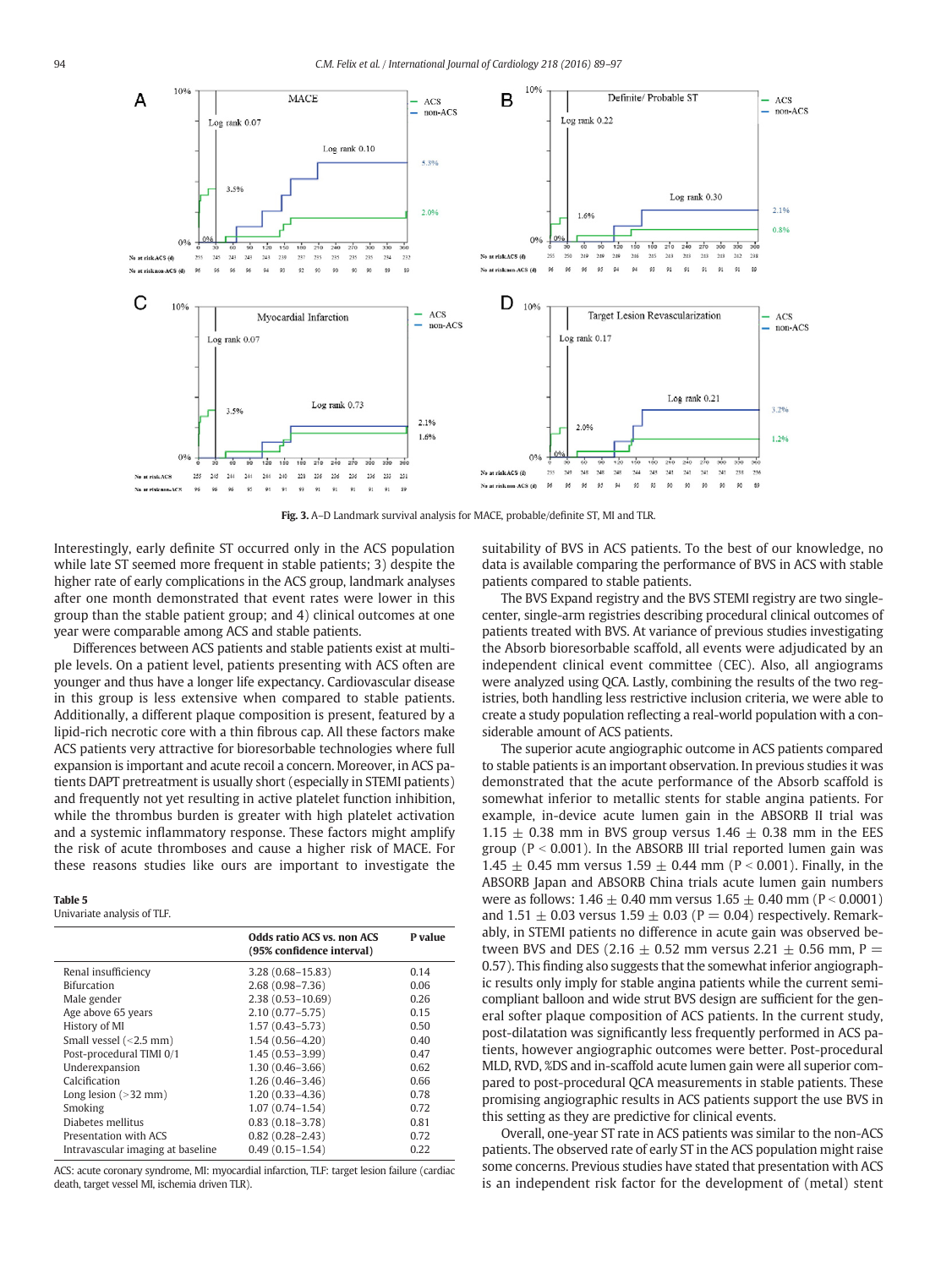<span id="page-6-0"></span>

| Table 6                                    |  |
|--------------------------------------------|--|
| Details device failures in ACS population. |  |

|    | Age<br>(yr.) | Gender | Presentation  | Culprit               | Location   | <b>AHA/ACC</b> | Calc.    | Bif.           | Ang.           | Tort. | <b>Additional device</b>    | <b>Treatment</b>                          |
|----|--------------|--------|---------------|-----------------------|------------|----------------|----------|----------------|----------------|-------|-----------------------------|-------------------------------------------|
|    | 71           | M      | <b>NSTEMI</b> | <b>RCA</b>            | <b>RCA</b> | B <sub>2</sub> | Severe   | No             | N <sub>0</sub> | No    | PT Graphix Super<br>Support | $3.0 \times 28$ , $3.0 \times 28$ Xience  |
|    | 37           | M      | UAP           | <b>RCA</b>            | LCx        | B1             | No       | No             | Yes            | No.   | None                        | $2.5 \times 12$ Xience                    |
|    | 60           | M      | UAP           | <b>LC<sub>X</sub></b> | LCx        | B <sub>2</sub> | Moderate | N <sub>0</sub> | Yes            | No    | None                        | $2.5 \times 18$ , 2.25 $\times$ 12 Xience |
| 4  | 47           | M      | <b>STEMI</b>  | LAD                   | LAD        | <b>B2</b>      | No       | Yes            | N <sub>0</sub> | Yes   | STO <sub>1</sub> Heartrail  | $3.5 \times 23$ Xience                    |
|    | 71           | н.     | UAP           | <b>RCA</b>            | <b>RCA</b> | <b>B2</b>      | Severe   | No             | N <sub>0</sub> | No    | Rotablator                  | 4 Promus stents                           |
| 6. | 59           | M      | UAP           | LCx                   | LCx        | B <sub>2</sub> | Severe   | Yes            | Yes            | No    | STO <sub>1</sub> Heartrail  | $3.5 \times 8$ Xience                     |

 $Ang =$  angulation, Bif = bifurcation, Calc = calcification, NSTEMI = non-ST elevation myocardial infarction, STEMI = ST elevation myocardial infarction, Tort = tortuositas,  $UAP =$  unstable angina pectoris.

thrombosis [\[18](#page-7-0)–20]. Using metal devices, multiple studies have documented that stenting of lesions with appeared plaque rupture are prone to delayed healing, characterized by higher percentages of uncovered, malapposed and protruding stent struts with a subsequent risk of stent thrombosis [\[21](#page-7-0)–24]. Furthermore, underexpansion appeared to be an important predictor [25–[27\].](#page-7-0) This is also the case for ST in BVS patients [\[28,29\]](#page-7-0). In ACS patients, high thrombus burden, increased platelet activation and vasospasm are mechanisms that trouble optimal sizing resulting in higher rates of malapposition. In the acute setting, lesion preparation using pre-dilatation and intravascular imaging are less frequently performed than in stable patients. Although the acute scaffold expansion is on average better in the ACS population than in the stable population, it is very important to properly size the vessel and to optimize the final scaffold expansion in order to avoid early ST.

The landmark analysis beyond one month up to 12 months showed favorable results with regard to ST and TLR for the ACS patients (0.8% and 1.2% respectively). The somewhat higher event rates in the non-ACS group are a representation of a more complex nonstudy real world patient population. Therefore, the one-year MACE (composite of cardiac death, MI and TLR) rates of 5.5% (ACS) and 5.3% (non-ACS) are acceptable and comparable to trials using BVS in relatively simple lesions: 5.0% in the ABSORB II trial and 3.8% in the ABSORB China trial [\[9,12\]](#page-7-0). A comparable endpoint, target lesion failure (TLF: composite endpoint consisting of cardiac death, target vessel MI and ischemia driven TLR), in the ABSORB III and ABSORB Japan trials were 7.8% and 4.2% respectively [\[10,11\].](#page-7-0) In these studies, STEMI patients were excluded. Compared to studies investigating clinical outcomes of metal DES in STEMI patients, event rates in our report are higher than for EES but for lower compared to first-generation DES [\[30,31\]](#page-7-0).

Recently, few concerns were raised concerning a potentially increased incidence of ST after implantation of a BVS [\[27,32](#page-7-0)–34]. Also, in our registry rate of definite ST (2.0% for ACS patients and 2.1% for stable patients) was higher compared to that of currently available metallic DES [\[35,36\]](#page-7-0). The importance of patient selection, lesion preparation, pre- and post-dilatation and also the consideration of intra-vascular imaging have to be underlined [\[37,38\].](#page-7-0) A pilot imaging study suggested suboptimal implantation as an important cause for BVS ST [\[28\]](#page-7-0). Use of intravascular imaging could improve pre-procedural vessel sizing, optimize lesion coverage and eventually reduce adverse events.

Next generation BVS with smaller scaffold struts may reduce the early event rates in ACS patients. For the current design, using more potent P2Y12 inhibitors such as ticagrelor, a direct-acting platelet inhibitor or cangrelor, an intravenous antiplatelet drug, could be valuable. In the ATLANTIC trial, ticagrelor was administered prehospital in the ambulance to STEMI patients, leading to a reduction in ST rate [\[39\].](#page-7-0) The CHAMPION PHOENIX trial assessed ischemic complications of PCI after administration of cangrelor and showed a decrease in these complications, with no significant increase in severe bleeding [\[40\].](#page-7-0) The upcoming HORIZONS-ABSORB AMI will compare the performance of BVS to DES when cangelor is used on top of heparin or bivalirudin in STEMI patients [\[41\]](#page-7-0).

Rate of mortality in ACS patients is worse compared with patients who present with stable CAD [42–[45\].](#page-7-0) In our patient cohort, mortality was 0% in the ACS population probably reflecting our exclusion criteria for the STEMI population (exclusion of patients presenting with cardiogenic shock). As shown by our landmark survival analyses, events in the ACS group are especially clustered in the early phase after BVS implantation. On the other hand, one-year Kaplan Meier curves for events are lower in ACS patients. This is probably due to patient selection, where ACS patients present with different patient and lesion factors (younger age, less extensive cardiovascular disease and more often simple lesions), and the higher intake of prasugrel and ticagrelor in these patients (76.1% versus 10.4%).

In summary, our results warrant further confirmation in a largescale trial with a high number of ACS patients and an optimal implantation strategy tailored at the limitation of this first generation fully bioresorbable scaffolds. Ongoing and upcoming trials such as the AIDA, Compare Absorb (NCT02486068) and HORIZON-ABSORB AMI, will provide data derived from larger patient cohorts and in direct comparison to metallic DES [\[41,46\]](#page-7-0).

# 5. Limitations

These results are derived from two single-center, single-arm registries with no direct comparison with metallic DES. The total number of patients in this study was limited.

Baseline differences in patient and lesion characteristics could have led to biased outcome in clinical event rates.

Furthermore, deciding which patient or lesion was suitable for BVS implantation could have led to selection bias. However, there was a fair amount of patients presenting with ACS and with B2/C lesions were included, indicating the complexity of the present study population.

### 6. Conclusion

Despite the higher rate of early complications due to early ST in the ACS population, the one-year clinical outcomes for BVS implantations in ACS patients versus non-ACS patients are comparable. The early ST rate observed in ACS needs further attention and optimized antiplatelet therapy may play a role. Angiographic outcomes for BVS in ACS patients are at least as good as non-ACS patients. Therefore, ACS patients may be suitable candidates for the treatment with the BVS if early procedural related complications can be avoided.

#### Conflict of interest

This study was supported by an unrestricted grant from Abbott Vascular. Robert-Jan van Geuns, Nicolas van Mieghem and Yoshinobu Onuma received speaker's fee from Abbott Vascular. The other authors have no conflicts of interest to declare. All authors have approved the final article.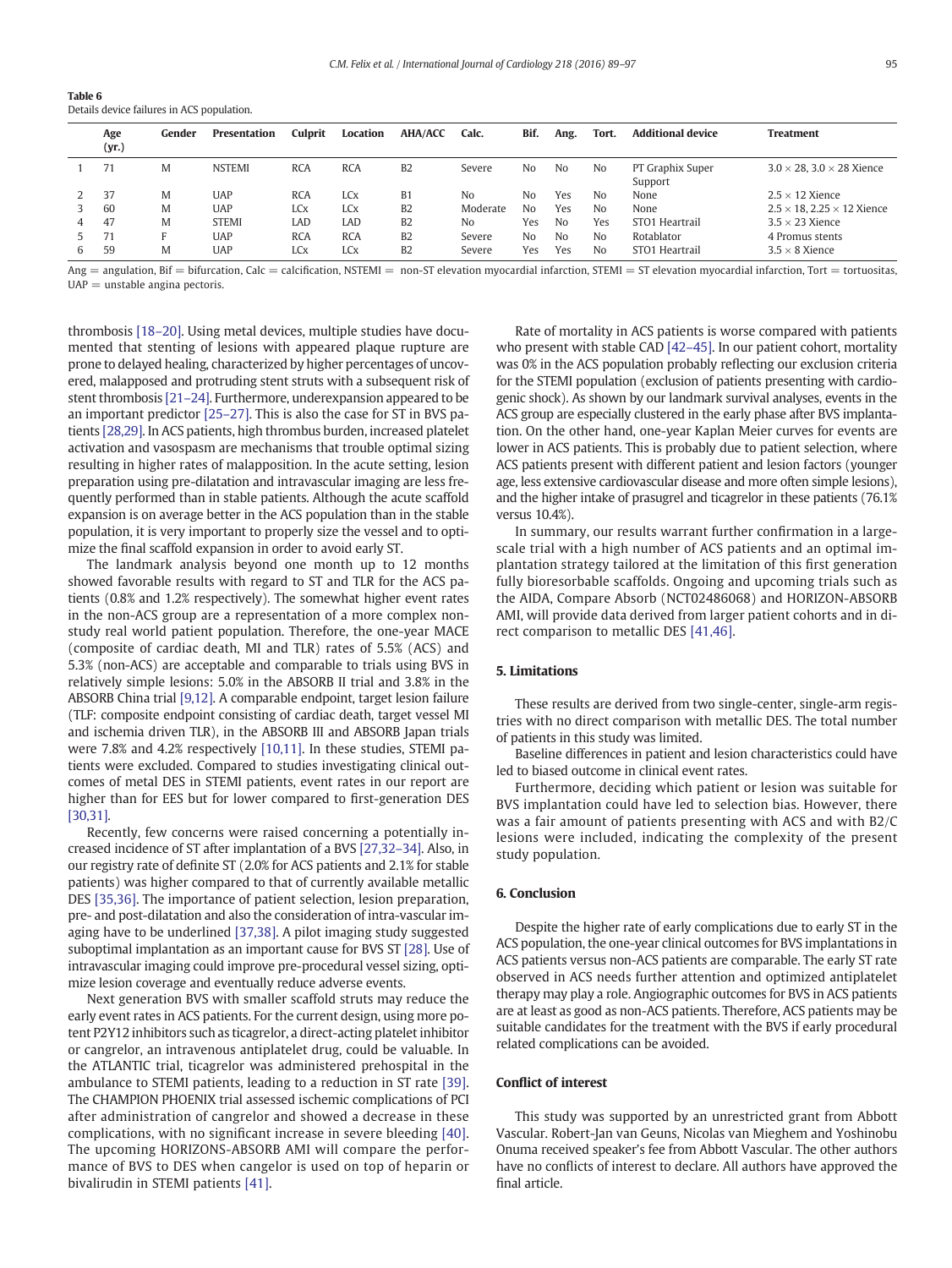# <span id="page-7-0"></span>Acknowledgments

We want to thank Isabella Kardys, Martijn Akkerhuis and Johannes Schaar for their appearance in the CEC. We want to thank Nienke van Ditzhuijzen and Saskia Wemelsfelder for her contribution to data management.

#### References

- [1] [M. Joner, A.V. Finn, A. Farb, E.K. Mont, F.D. Kolodgie, E. Ladich, et al., Pathology of](http://refhub.elsevier.com/S0167-5273(16)30941-X/rf0005) [drug-eluting stents in humans: delayed healing and late thrombotic risk, J. Am.](http://refhub.elsevier.com/S0167-5273(16)30941-X/rf0005) [Coll. Cardiol. 48 \(1\) \(2006\) 193](http://refhub.elsevier.com/S0167-5273(16)30941-X/rf0005)–202.
- [2] [F. Otsuka, M. Vorpahl, M. Nakano, J. Foerst, J.B. Newell, K. Sakakura, et al., Pathology](http://refhub.elsevier.com/S0167-5273(16)30941-X/rf0010) [of second-generation everolimus-eluting stents versus](http://refhub.elsevier.com/S0167-5273(16)30941-X/rf0010) first-generation sirolimus[and paclitaxel-eluting stents in humans, Circulation 129 \(2\) \(2014\) 211](http://refhub.elsevier.com/S0167-5273(16)30941-X/rf0010)–223.
- [3] [K. Yamaji, T. Kimura, T. Morimoto, Y. Nakagawa, K. Inoue, S. Kuramitsu, et al., Very](http://refhub.elsevier.com/S0167-5273(16)30941-X/rf0015) [long-term \(15 to 23 years\) outcomes of successful balloon angioplasty compared](http://refhub.elsevier.com/S0167-5273(16)30941-X/rf0015) [with bare metal coronary stenting, J. Am. Heart Assoc. 1 \(5\) \(2012\), e004085.](http://refhub.elsevier.com/S0167-5273(16)30941-X/rf0015)
- [J.A. Ormiston, P.W. Serruys, E. Regar, D. Dudek, L. Thuesen, M.W. Webster, et al., A](http://refhub.elsevier.com/S0167-5273(16)30941-X/rf0020) [bioabsorbable everolimus-eluting coronary stent system for patients with single](http://refhub.elsevier.com/S0167-5273(16)30941-X/rf0020) [de-novo coronary artery lesions \(ABSORB\): a prospective open-label trial, Lancet](http://refhub.elsevier.com/S0167-5273(16)30941-X/rf0020) [371 \(9616\) \(2008\) 899](http://refhub.elsevier.com/S0167-5273(16)30941-X/rf0020)–907.
- [5] [S. Nakatani, Y. Onuma, Y. Ishibashi, T. Muramatsu, J. Iqbal, Y.J. Zhang, et al., Early \(be](http://refhub.elsevier.com/S0167-5273(16)30941-X/rf0025)fore 6 months), late (6–[12 months\) and very late \(after 12 months\) angiographic](http://refhub.elsevier.com/S0167-5273(16)30941-X/rf0025) [scaffold restenosis in the ABSORB cohort B trial, EuroIntervention \(2014\).](http://refhub.elsevier.com/S0167-5273(16)30941-X/rf0025)
- [6] [A. Karanasos, C. Simsek, P. Serruys, J. Ligthart, K. Witberg, R.J. van Geuns, et al., Five](http://refhub.elsevier.com/S0167-5273(16)30941-X/rf0030)[year optical coherence tomography follow-up of an everolimus-eluting bioresorba](http://refhub.elsevier.com/S0167-5273(16)30941-X/rf0030)[ble vascular scaffold: changing the paradigm of coronary stenting? Circulation 126](http://refhub.elsevier.com/S0167-5273(16)30941-X/rf0030) [\(7\) \(2012\) e89](http://refhub.elsevier.com/S0167-5273(16)30941-X/rf0030)–e91.
- [7] [C. Simsek, A. Karanasos, M. Magro, H.M. Garcia-Garcia, Y. Onuma, E. Regar, et al., Long](http://refhub.elsevier.com/S0167-5273(16)30941-X/rf0035)[term invasive follow-up of the everolimus-eluting bioresorbable vascular scaffold:](http://refhub.elsevier.com/S0167-5273(16)30941-X/rf0035) fi[ve-year results of multiple invasive imaging modalities, EuroIntervention \(2014\)](http://refhub.elsevier.com/S0167-5273(16)30941-X/rf0035).
- [8] [Y. Onuma, D. Dudek, L. Thuesen, M. Webster, K. Nieman, H.M. Garcia-Garcia, et al.,](http://refhub.elsevier.com/S0167-5273(16)30941-X/rf0040) [Five-year clinical and functional multislice computed tomography angiographic re](http://refhub.elsevier.com/S0167-5273(16)30941-X/rf0040)[sults after coronary implantation of the fully resorbable polymeric everolimus](http://refhub.elsevier.com/S0167-5273(16)30941-X/rf0040)[eluting scaffold in patients with de novo coronary artery disease: the ABSORB co](http://refhub.elsevier.com/S0167-5273(16)30941-X/rf0040)[hort A trial, JACC Cardiovasc. Interv. 6 \(10\) \(2013\) 999](http://refhub.elsevier.com/S0167-5273(16)30941-X/rf0040)–1009.
- [9] [P.W. Serruys, B. Chevalier, D. Dudek, A. Cequier, D. Carrie, A. Iniguez, et al., A biore](http://refhub.elsevier.com/S0167-5273(16)30941-X/rf0045)[sorbable everolimus-eluting scaffold versus a metallic everolimus-eluting stent for](http://refhub.elsevier.com/S0167-5273(16)30941-X/rf0045) [ischaemic heart disease caused by de-novo native coronary artery lesions \(ABSORB](http://refhub.elsevier.com/S0167-5273(16)30941-X/rf0045) [II\): an interim 1-year analysis of clinical and procedural secondary outcomes from a](http://refhub.elsevier.com/S0167-5273(16)30941-X/rf0045) [randomised controlled trial, Lancet \(2014\).](http://refhub.elsevier.com/S0167-5273(16)30941-X/rf0045)
- [10] [T. Kimura, K. Kozuma, K. Tanabe, S. Nakamura, M. Yamane, T. Muramatsu, et al., A](http://refhub.elsevier.com/S0167-5273(16)30941-X/rf0050) [randomized trial evaluating everolimus-eluting absorb bioresorbable scaffolds vs.](http://refhub.elsevier.com/S0167-5273(16)30941-X/rf0050) [everolimus-eluting metallic stents in patients with coronary artery disease:](http://refhub.elsevier.com/S0167-5273(16)30941-X/rf0050) [ABSORB Japan, Eur. Heart J. \(2015\)](http://refhub.elsevier.com/S0167-5273(16)30941-X/rf0050).
- [11] [S.G. Ellis, D.J. Kereiakes, D.C. Metzger, R.P. Caputo, D.G. Rizik, P.S. Teirstein, et al.,](http://refhub.elsevier.com/S0167-5273(16)30941-X/rf0055) [Everolimus-eluting bioresorbable scaffolds for coronary artery disease, N. Engl. J.](http://refhub.elsevier.com/S0167-5273(16)30941-X/rf0055) [Med. \(2015\)](http://refhub.elsevier.com/S0167-5273(16)30941-X/rf0055).
- [12] [R. Gao, Y. Yang, Y. Han, Y. Huo, J. Chen, B. Yu, et al., Bioresorbable vascular scaffolds](http://refhub.elsevier.com/S0167-5273(16)30941-X/rf0060) [versus metallic stents in patients with coronary artery disease: ABSORB China trial, J.](http://refhub.elsevier.com/S0167-5273(16)30941-X/rf0060) [Am. Coll. Cardiol. \(2015\)](http://refhub.elsevier.com/S0167-5273(16)30941-X/rf0060).
- [13] [R. Diletti, A. Karanasos, T. Muramatsu, S. Nakatani, N.M. Van Mieghem, Y. Onuma,](http://refhub.elsevier.com/S0167-5273(16)30941-X/rf0065) [et al., Everolimus-eluting bioresorbable vascular scaffolds for treatment of patients](http://refhub.elsevier.com/S0167-5273(16)30941-X/rf0065) [presenting with ST-segment elevation myocardial infarction: BVS STEMI](http://refhub.elsevier.com/S0167-5273(16)30941-X/rf0065) first [study, Eur. Heart J. 35 \(12\) \(2014\) 777](http://refhub.elsevier.com/S0167-5273(16)30941-X/rf0065)–786.
- [14] [V. Kocka, M. Maly, P. Tousek, T. Budesinsky, L. Lisa, P. Prodanov, et al., Bioresorbable vas](http://refhub.elsevier.com/S0167-5273(16)30941-X/rf0070)[cular scaffolds in acute ST-segment elevation myocardial infarction: a prospective](http://refhub.elsevier.com/S0167-5273(16)30941-X/rf0070) multicentre study 'Prague 19'[, Eur. Heart J. 35 \(12\) \(2014\) 787](http://refhub.elsevier.com/S0167-5273(16)30941-X/rf0070)–794.
- [15] [S. Brugaletta, T. Gori, A.F. Low, P. Tousek, E. Pinar, J. Gomez-Lara, et al., Absorb bio](http://refhub.elsevier.com/S0167-5273(16)30941-X/rf0075)[resorbable vascular scaffold versus everolimus-eluting metallic stent in ST](http://refhub.elsevier.com/S0167-5273(16)30941-X/rf0075)[segment elevation myocardial infarction: 1-year results of a propensity score](http://refhub.elsevier.com/S0167-5273(16)30941-X/rf0075) [matching comparison: the BVS-EXAMINATION study \(bioresorbable vascular](http://refhub.elsevier.com/S0167-5273(16)30941-X/rf0075) [scaffold-a clinical evaluation of everolimus eluting coronary stents in the treatment](http://refhub.elsevier.com/S0167-5273(16)30941-X/rf0075) [of patients with ST-segment elevation myocardial infarction\), JACC Cardiovasc.](http://refhub.elsevier.com/S0167-5273(16)30941-X/rf0075) [Interv. 8 \(1 Pt B\) \(2015\) 189](http://refhub.elsevier.com/S0167-5273(16)30941-X/rf0075)–197.
- [16] [M. Sabate, S. Windecker, A. Iniguez, L. Okkels-Jensen, A. Cequier, S. Brugaletta, et al.,](http://refhub.elsevier.com/S0167-5273(16)30941-X/rf0080) [Everolimus-eluting bioresorbable stent vs. durable polymer everolimus-eluting me](http://refhub.elsevier.com/S0167-5273(16)30941-X/rf0080)[tallic stent in patients with ST-segment elevation myocardial infarction: results of](http://refhub.elsevier.com/S0167-5273(16)30941-X/rf0080) [the randomized ABSORB ST-segment elevation myocardial infarction-TROFI II trial,](http://refhub.elsevier.com/S0167-5273(16)30941-X/rf0080) [Eur. Heart J. \(2015\)](http://refhub.elsevier.com/S0167-5273(16)30941-X/rf0080).
- [17] [D.E. Cutlip, S. Windecker, R. Mehran, A. Boam, D.J. Cohen, G.A. van Es, et al., Clinical](http://refhub.elsevier.com/S0167-5273(16)30941-X/rf0085) [end points in coronary stent trials: a case for standardized de](http://refhub.elsevier.com/S0167-5273(16)30941-X/rf0085)finitions, Circulation [115 \(17\) \(2007\) 2344](http://refhub.elsevier.com/S0167-5273(16)30941-X/rf0085)–2351.
- [18] [J. Daemen, P. Wenaweser, K. Tsuchida, L. Abrecht, S. Vaina, C. Morger, et al., Early](http://refhub.elsevier.com/S0167-5273(16)30941-X/rf0090) [and late coronary stent thrombosis of sirolimus-eluting and paclitaxel-eluting stents](http://refhub.elsevier.com/S0167-5273(16)30941-X/rf0090) [in routine clinical practice: data from a large two-institutional cohort study, Lancet](http://refhub.elsevier.com/S0167-5273(16)30941-X/rf0090) [369 \(9562\) \(2007\) 667](http://refhub.elsevier.com/S0167-5273(16)30941-X/rf0090)–678.
- [19] [D.W. Park, S.W. Park, K.H. Park, B.K. Lee, Y.H. Kim, C.W. Lee, et al., Frequency of and](http://refhub.elsevier.com/S0167-5273(16)30941-X/rf0095) [risk factors for stent thrombosis after drug-eluting stent implantation during long](http://refhub.elsevier.com/S0167-5273(16)30941-X/rf0095)[term follow-up, Am. J. Cardiol. 98 \(3\) \(2006\) 352](http://refhub.elsevier.com/S0167-5273(16)30941-X/rf0095)–356.
- [20] [D. Planer, P.C. Smits, D.J. Kereiakes, E. Kedhi, M. Fahy, K. Xu, et al., Comparison of](http://refhub.elsevier.com/S0167-5273(16)30941-X/rf0100) [everolimus- and paclitaxel-eluting stents in patients with acute and stable coronary](http://refhub.elsevier.com/S0167-5273(16)30941-X/rf0100)

[syndromes: pooled results from the SPIRIT \(a clinical evaluation of the XIENCE V](http://refhub.elsevier.com/S0167-5273(16)30941-X/rf0100) [everolimus eluting coronary stent system\) and COMPARE \(a trial of everolimus](http://refhub.elsevier.com/S0167-5273(16)30941-X/rf0100)[eluting stents and paclitaxel-eluting stents for coronary revascularization in daily](http://refhub.elsevier.com/S0167-5273(16)30941-X/rf0100) [practice\) trials, JACC Cardiovasc. Interv. 4 \(10\) \(2011\) 1104](http://refhub.elsevier.com/S0167-5273(16)30941-X/rf0100)–1115.

- [21] [L. Raber, T. Zanchin, S. Baumgartner, M. Taniwaki, B. Kalesan, A. Moschovitis, et al.,](http://refhub.elsevier.com/S0167-5273(16)30941-X/rf0105) [Differential healing response attributed to culprit lesions of patients with acute cor](http://refhub.elsevier.com/S0167-5273(16)30941-X/rf0105)[onary syndromes and stable coronary artery after implantation of drug-eluting](http://refhub.elsevier.com/S0167-5273(16)30941-X/rf0105) [stents: an optical coherence tomography study, Int. J. Cardiol. 173 \(2\) \(2014\)](http://refhub.elsevier.com/S0167-5273(16)30941-X/rf0105) [259](http://refhub.elsevier.com/S0167-5273(16)30941-X/rf0105)–267.
- [22] [G.F. Attizzani, D. Capodanno, Y. Ohno, C. Tamburino, Mechanisms, pathophysiology,](http://refhub.elsevier.com/S0167-5273(16)30941-X/rf0110) [and clinical aspects of incomplete stent apposition, J. Am. Coll. Cardiol. 63 \(14\)](http://refhub.elsevier.com/S0167-5273(16)30941-X/rf0110) [\(2014\) 1355](http://refhub.elsevier.com/S0167-5273(16)30941-X/rf0110)–1367.
- [23] [G. Nakazawa, A.V. Finn, M. Joner, E. Ladich, R. Kutys, E.K. Mont, et al., Delayed arterial](http://refhub.elsevier.com/S0167-5273(16)30941-X/rf0115) [healing and increased late stent thrombosis at culprit sites after drug-eluting stent](http://refhub.elsevier.com/S0167-5273(16)30941-X/rf0115) [placement for acute myocardial infarction patients: an autopsy study, Circulation](http://refhub.elsevier.com/S0167-5273(16)30941-X/rf0115) [118 \(11\) \(2008\) 1138](http://refhub.elsevier.com/S0167-5273(16)30941-X/rf0115)–1145.
- [24] [N. Gonzalo, P. Barlis, P.W. Serruys, H.M. Garcia-Garcia, Y. Onuma, J. Ligthart, et al., In](http://refhub.elsevier.com/S0167-5273(16)30941-X/rf0120)[complete stent apposition and delayed tissue coverage are more frequent in drug](http://refhub.elsevier.com/S0167-5273(16)30941-X/rf0120)[eluting stents implanted during primary percutaneous coronary intervention for](http://refhub.elsevier.com/S0167-5273(16)30941-X/rf0120) [ST-segment elevation myocardial infarction than in drug-eluting stents implanted](http://refhub.elsevier.com/S0167-5273(16)30941-X/rf0120) [for stable/unstable angina: insights from optical coherence tomography, JACC](http://refhub.elsevier.com/S0167-5273(16)30941-X/rf0120) [Cardiovasc. Interv. 2 \(5\) \(2009\) 445](http://refhub.elsevier.com/S0167-5273(16)30941-X/rf0120)–452.
- [25] [E. Cheneau, L. Leborgne, G.S. Mintz, J. Kotani, A.D. Pichard, L.F. Satler, et al., Predictors](http://refhub.elsevier.com/S0167-5273(16)30941-X/rf0125) [of subacute stent thrombosis: results of a systematic intravascular ultrasound study,](http://refhub.elsevier.com/S0167-5273(16)30941-X/rf0125) [Circulation 108 \(1\) \(2003\) 43](http://refhub.elsevier.com/S0167-5273(16)30941-X/rf0125)–47.
- [26] [K. Fujii, S.G. Carlier, G.S. Mintz, Y.M. Yang, I. Moussa, G. Weisz, et al., Stent](http://refhub.elsevier.com/S0167-5273(16)30941-X/rf0130) [underexpansion and residual reference segment stenosis are related to stent throm](http://refhub.elsevier.com/S0167-5273(16)30941-X/rf0130)[bosis after sirolimus-eluting stent implantation: an intravascular ultrasound study,](http://refhub.elsevier.com/S0167-5273(16)30941-X/rf0130) [J. Am. Coll. Cardiol. 45 \(7\) \(2005\) 995](http://refhub.elsevier.com/S0167-5273(16)30941-X/rf0130)–998.
- [27] [S. Puricel, F. Cuculi, M. Weissner, A. Schmermund, P. Jamshidi, T. Nyffenegger, et al., Bio](http://refhub.elsevier.com/S0167-5273(16)30941-X/rf0135)[resorbable coronary scaffold thrombosis: multicenter comprehensive analysis of clini](http://refhub.elsevier.com/S0167-5273(16)30941-X/rf0135)[cal presentation, mechanisms, and predictors, J. Am. Coll. Cardiol. 67 \(8\) \(2016\)](http://refhub.elsevier.com/S0167-5273(16)30941-X/rf0135) [921](http://refhub.elsevier.com/S0167-5273(16)30941-X/rf0135)–931.
- [28] [A. Karanasos, N. Van Mieghem, N. van Ditzhuijzen, C. Felix, J. Daemen, A. Autar, et al.,](http://refhub.elsevier.com/S0167-5273(16)30941-X/rf0140) [Angiographic and optical coherence tomography insights into bioresorbable scaffold](http://refhub.elsevier.com/S0167-5273(16)30941-X/rf0140) thrombosis: single-center experience, Circ. Cardiovasc. Interv. 8 (5) (2015)
- Y. Ishibashi, S. Nakatani, Y. Onuma, Defi[nite and probable bioresorbable scaffold throm](http://refhub.elsevier.com/S0167-5273(16)30941-X/rf0145)[bosis in stable and ACS patients, EuroIntervention \(2014\)](http://refhub.elsevier.com/S0167-5273(16)30941-X/rf0145).
- [30] [S.H. Hofma, J. Brouwer, M.A. Velders, A.W. van't Hof, P.C. Smits, M. Quere, et al.,](http://refhub.elsevier.com/S0167-5273(16)30941-X/rf0150) [Second-generation everolimus-eluting stents versus](http://refhub.elsevier.com/S0167-5273(16)30941-X/rf0150) first-generation sirolimus[eluting stents in acute myocardial infarction. 1-year results of the randomized](http://refhub.elsevier.com/S0167-5273(16)30941-X/rf0150) [XAMI \(XienceV stent vs. cypher stent in primary PCI for acute myocardial infarc](http://refhub.elsevier.com/S0167-5273(16)30941-X/rf0150)[tion\) trial, J. Am. Coll. Cardiol. 60 \(5\) \(2012\) 381](http://refhub.elsevier.com/S0167-5273(16)30941-X/rf0150)–387.
- [31] [C. Simsek, M. Magro, E. Boersma, Y. Onuma, S. Nauta, J. Daemen, et al., Comparison](http://refhub.elsevier.com/S0167-5273(16)30941-X/rf0155) [of six-year clinical outcome of sirolimus- and paclitaxel-eluting stents to bare-metal](http://refhub.elsevier.com/S0167-5273(16)30941-X/rf0155) [stents in patients with ST-segment elevation myocardial infarction: an analysis of](http://refhub.elsevier.com/S0167-5273(16)30941-X/rf0155) [the RESEARCH \(rapamycin-eluting stent evaluated at Rotterdam cardiology hospi](http://refhub.elsevier.com/S0167-5273(16)30941-X/rf0155)[tal\) and T-SEARCH \(taxus stent evaluated at Rotterdam cardiology hospital\) regis](http://refhub.elsevier.com/S0167-5273(16)30941-X/rf0155)[tries, J. Invasive Cardiol. 23 \(8\) \(2011\) 336](http://refhub.elsevier.com/S0167-5273(16)30941-X/rf0155)–341.
- [32] [D. Capodanno, T. Gori, H. Nef, A. Latib, J. Mehilli, M. Lesiak, et al., Percutaneous cor](http://refhub.elsevier.com/S0167-5273(16)30941-X/rf0160)[onary intervention with everolimus-eluting bioresorbable vascular scaffolds in rou](http://refhub.elsevier.com/S0167-5273(16)30941-X/rf0160)[tine clinical practice: early and midterm outcomes from the European multicentre](http://refhub.elsevier.com/S0167-5273(16)30941-X/rf0160) [GHOST-EU registry, EuroIntervention 10 \(10\) \(2015\) 1144](http://refhub.elsevier.com/S0167-5273(16)30941-X/rf0160)–1153.
- [33] [R.P. Kraak, M.E. Hassell, M.J. Grundeken, K.T. Koch, J.P. Henriques, J.J. Piek, et al., Ini](http://refhub.elsevier.com/S0167-5273(16)30941-X/rf0165)[tial experience and clinical evaluation of the absorb bioresorbable vascular scaffold](http://refhub.elsevier.com/S0167-5273(16)30941-X/rf0165) [\(BVS\) in real-world practice: the AMC single centre real world PCI registry,](http://refhub.elsevier.com/S0167-5273(16)30941-X/rf0165) [EuroIntervention 10 \(10\) \(2015\) 1160](http://refhub.elsevier.com/S0167-5273(16)30941-X/rf0165)–1168.
- [34] Y. Ishibashi, S. Nakatani, Y. Onuma, Defi[nite and probable bioresorbable scaffold](http://refhub.elsevier.com/S0167-5273(16)30941-X/rf0170) [thrombosis in stable and ACS patients, EuroIntervention 11 \(3\) \(2015\) e1](http://refhub.elsevier.com/S0167-5273(16)30941-X/rf0170)–e2.
- [35] [C. Tamburino, P. Capranzano, T. Gori, A. Latib, M. Lesiak, H. Nef, et al., 1-year out](http://refhub.elsevier.com/S0167-5273(16)30941-X/rf0175)[comes of everolimus-eluting bioresorbable scaffolds versus everolimus-eluting](http://refhub.elsevier.com/S0167-5273(16)30941-X/rf0175) [stents: a propensity-matched comparison of the GHOST-EU and XIENCE V USA reg](http://refhub.elsevier.com/S0167-5273(16)30941-X/rf0175)[istries, JACC Cardiovasc. Interv. 9 \(5\) \(2016\) 440](http://refhub.elsevier.com/S0167-5273(16)30941-X/rf0175)–449.
- [36] [G.W. Stone, R. Gao, T. Kimura, D.J. Kereiakes, S.G. Ellis, Y. Onuma, et al., 1-year out](http://refhub.elsevier.com/S0167-5273(16)30941-X/rf0180)[comes with the absorb bioresorbable scaffold in patients with coronary artery dis](http://refhub.elsevier.com/S0167-5273(16)30941-X/rf0180)[ease: a patient-level, pooled meta-analysis, Lancet \(2016\)](http://refhub.elsevier.com/S0167-5273(16)30941-X/rf0180).
- [37] [B. Everaert, C. Felix, J. Koolen, P. den Heijer, J. Henriques, J. Wykrzykowska, et al., Ap](http://refhub.elsevier.com/S0167-5273(16)30941-X/rf0185)[propriate use of bioresorbable vascular scaffolds in percutaneous coronary interven](http://refhub.elsevier.com/S0167-5273(16)30941-X/rf0185)[tions: a recommendation from experienced users: a position statement on the use](http://refhub.elsevier.com/S0167-5273(16)30941-X/rf0185) [of bioresorbable vascular scaffolds in the Netherlands, Neth. Heart J. 23 \(3\) \(2015\)](http://refhub.elsevier.com/S0167-5273(16)30941-X/rf0185) [161](http://refhub.elsevier.com/S0167-5273(16)30941-X/rf0185)–165.
- [38] [C. Tamburino, A. Latib, R.J. van Geuns, M. Sabate, J. Mehilli, T. Gori, et al., Contempo](http://refhub.elsevier.com/S0167-5273(16)30941-X/rf0190)[rary practice and technical aspects in coronary intervention with bioresorbable scaf](http://refhub.elsevier.com/S0167-5273(16)30941-X/rf0190)[folds: a European perspective, EuroIntervention 11 \(1\) \(2015\) 45](http://refhub.elsevier.com/S0167-5273(16)30941-X/rf0190)–52.
- [39] G. Montalescot, A.W. van '[t Hof, F. Lapostolle, J. Silvain, J.F. Lassen, L. Bolognese, et al.,](http://refhub.elsevier.com/S0167-5273(16)30941-X/rf0195) [Prehospital ticagrelor in ST-segment elevation myocardial infarction, N. Engl. J. Med.](http://refhub.elsevier.com/S0167-5273(16)30941-X/rf0195) [371 \(11\) \(2014\) 1016](http://refhub.elsevier.com/S0167-5273(16)30941-X/rf0195)–1027.
- [40] [J.L. Gutierrez-Chico, P.W. Serruys, C. Girasis, S. Garg, Y. Onuma, S. Brugaletta, et al.,](http://refhub.elsevier.com/S0167-5273(16)30941-X/rf0200) [Quantitative multi-modality imaging analysis of a fully bioresorbable stent: a](http://refhub.elsevier.com/S0167-5273(16)30941-X/rf0200) [head-to-head comparison between QCA, IVUS and OCT, Int. J. Cardiovasc. Imaging](http://refhub.elsevier.com/S0167-5273(16)30941-X/rf0200) [28 \(3\) \(2012\) 467](http://refhub.elsevier.com/S0167-5273(16)30941-X/rf0200)–478.
- [41] [G.W. Stone, Rationale for and Design of HORIZONS-ABSORB AMI, 2015.](http://refhub.elsevier.com/S0167-5273(16)30941-X/rf0205)
- [42] [R.F. Alcock, A.S. Yong, A.C. Ng, V. Chow, C. Cheruvu, B. Aliprandi-Costa, et al., Acute](http://refhub.elsevier.com/S0167-5273(16)30941-X/rf0210) [coronary syndrome and stable coronary artery disease: are they so different?](http://refhub.elsevier.com/S0167-5273(16)30941-X/rf0210) [Long-term outcomes in a contemporary PCI cohort, Int. J. Cardiol. 167 \(4\) \(2013\)](http://refhub.elsevier.com/S0167-5273(16)30941-X/rf0210) [1343](http://refhub.elsevier.com/S0167-5273(16)30941-X/rf0210)–1346.